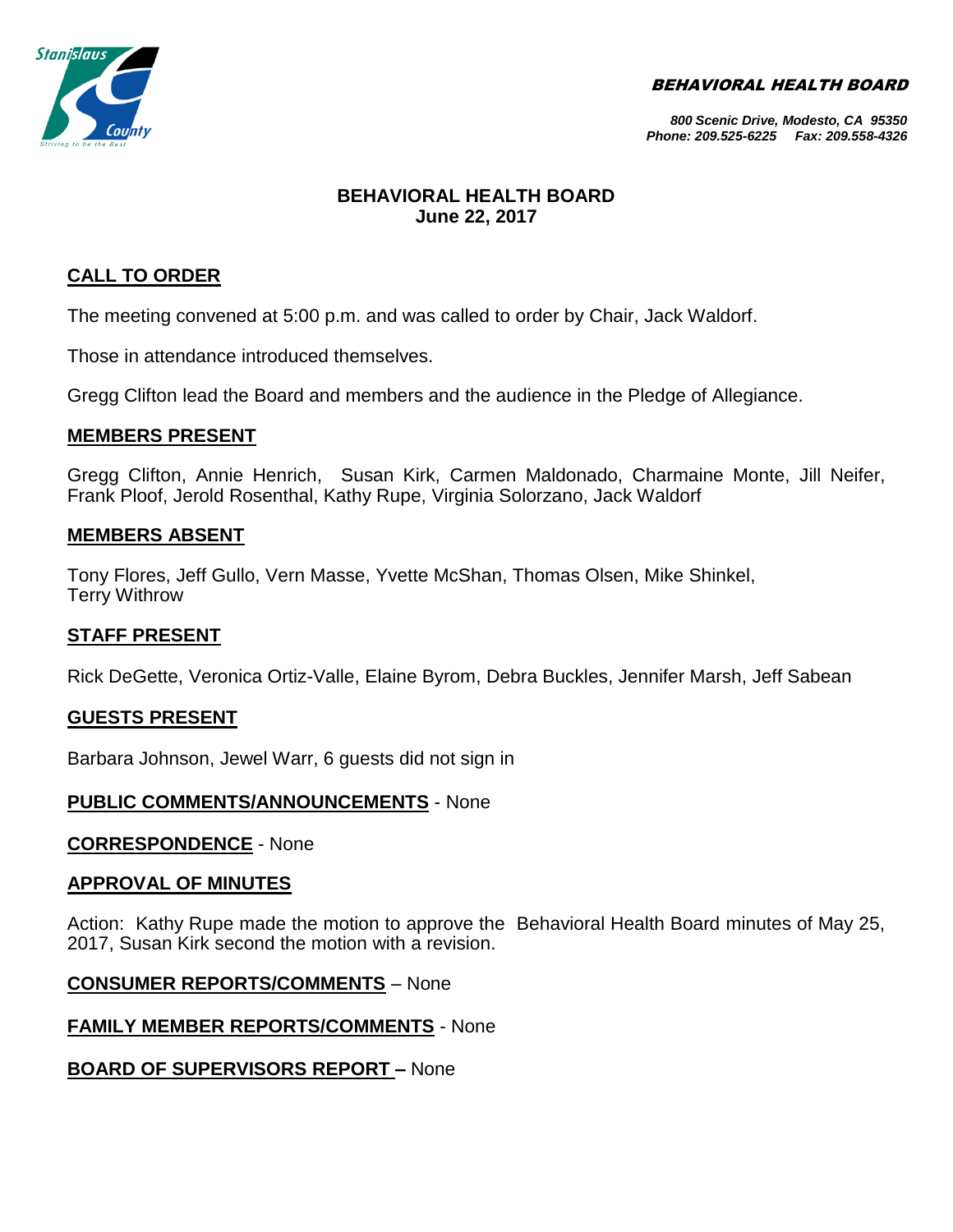# **PRESENTATION – Stanislaus County Notebook – Rick DeGette**

Rick reported that the Mental Health Boards and Commissions are required annually to review performance data for mental health services and the local boards are required to report their finding to the California Mental Health Planning Council.. Rick shared that the 2016 Data Notebook focused on children, youth and transition age youth. Highlights of the Notebook included access and engagement questions and responses; foster children and youth, LGBTQ; children and youth affected by substance use disorders; MHSA programs helping children and youth recover; and full partnership programs for children and youth.

The focus for the 2017 Data Notebook will be older adults. Rick would like the board members to be more involved in completing the Data Notebook and fulfilling the reporting mandates.

### **COMMITTEE REPORTS**

#### Executive Committee

Jack reported two applicants were interviewed as potential members of the Behavioral Health Board representing District 1. One applicant was recommended to the Board of Supervisors and the other applicant was asked to participate on a BHB committee for six months. After six months, the applicant will be reconcidered.

#### Administrative, Fiscal Management Committee

The committee agreed to meet quarterly. The next meeting will be held on September 28, 2017, at 4:00 p.m.

#### Managed Care Committee

The committee meets every other month. The next meeting will be on July 6, 2017, at 3:00 p.m.

#### Prevention and Community Education/Outreach Committee

This committee does not currently have a chairperson. Jill gave an update, which included a discussion regarding the Mental Health First Aid Training. This course will be available in July. Those interested should register as soon as possible. The committee is also looking at where they will begin to outreach in the community and are working on the agenda for the July 14, 2017, meeting at 1:00 p.m.

#### Impact – Department Run Services Committee

Frank reported staff gave a presentation on Aspects of the Forensics Team. The committee was impressed with the effort staff did in working with people in detention. A schedule for the year has been set. The committee will review 12 programs and will conduct a combination of meetings and site visits. Frank thanked Debra for her assistance in getting the schedule completed.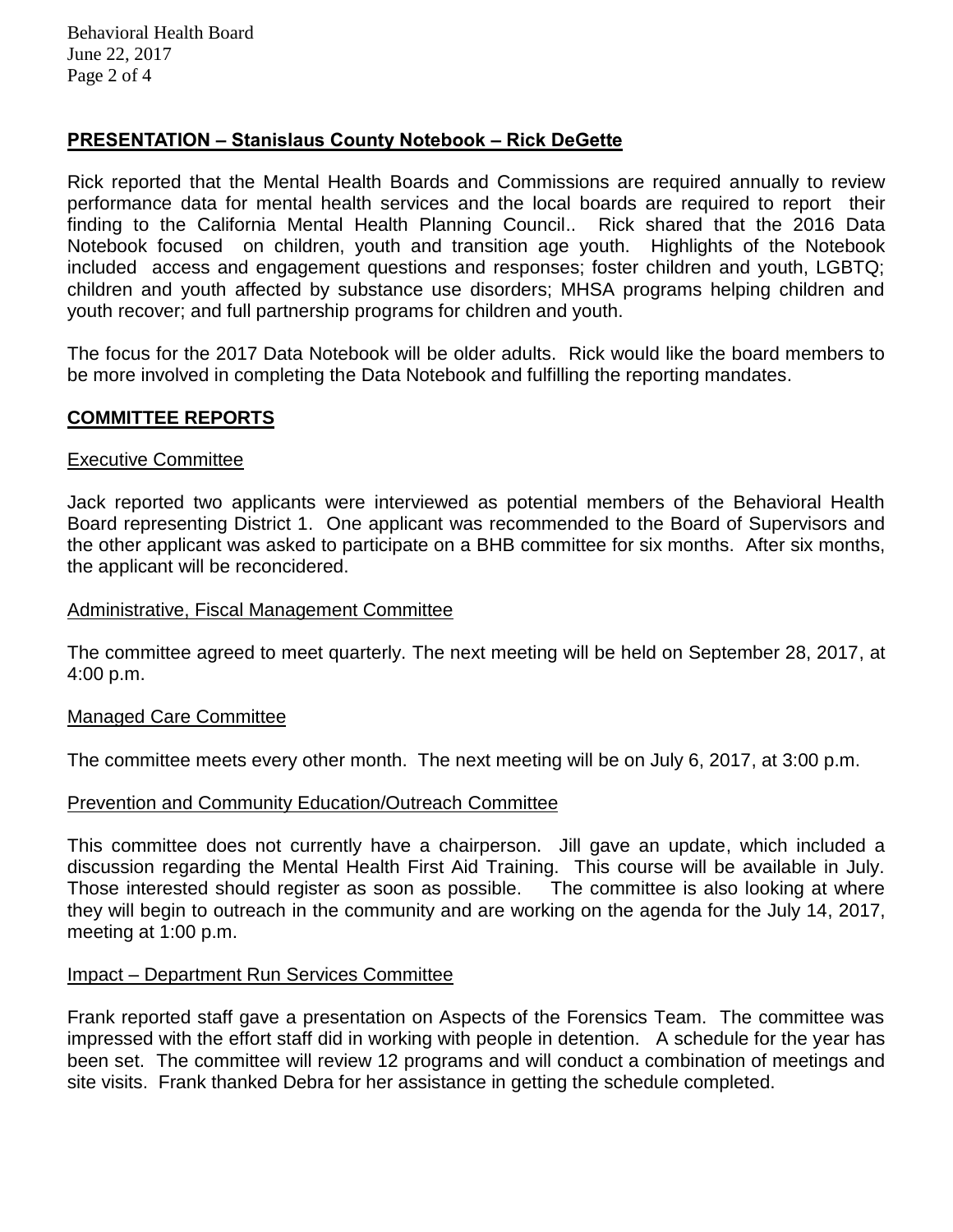Behavioral Health Board June 22, 2017 Page 3 of 4

### Impact – Contract Run Services Committee

The committee did not meet this month. The next meeting is scheduled on July 12, 2017, at 4:00 p.m.

# **CULTURAL COMPETENCY, EQUITY AND SOCIAL JUSTICE COMMITTEE (CCESJC)**

Carmen gave highlights from the June meeting that included an article in the Cultural Competency Update Newsletter on 40 Develomental Assets of Raising Thriving Kids, written by Edwin Rivera. The article was included in the packet. The next meeting is scheduled on July 10, 2017, at 9:00am.

### **DEPARTMENT REPORT**

Rick DeGette reported on the following:

- The Access Center is getting closer to opening for it's initial phase of outreach and engagement. A \$200,000 grant was approved to assist with the opening of the center. BHRS staff and twoTelecare staff are currently assisting with outreach and engagement. A large grant, \$560,000, was awarded to the court over three years. We are in the process of determining the working partnership of the courts around this grant that is specifically for outreach an engagement. A legislator in Merced County was successful in securing 5 million dollars in funding for housing projects for Merced and Stanislaus Counties. Stanislaus County will receive 2.5 million dollars.
- 1115 Waiver The application due date is August 1, 2017. We are hoping these expanded services on Drug MediCal will be available January 1, 2018.
- The Laura's Law focus groups have been completed. The consultants are working on a summary report.
- $\bullet$  In Home Support Services In the governor's budget, there was a plan to revert 623 million dollars of In Home Support Services funding back to the counties. It is not certain that this will happen.
- Senate Bill 92 Reversion of Mental Health Services Act dollars and whether funds are being spent as intended or funds that are not being spent may be reverted back to the state.
- Prop 64 Recreation Cannibis looking at tax revenue being used for services for youth.

### **ANNOUNCEMENTS**

- Annie announced that the Stanislaus Asian American Community Resource is offering yoga and meditation classes on Tuesday evenings 5:30 p.m.  $-$  6:30 p.m. at 500 N. 9<sup>th</sup> Street, Jana Lynn Community Room.
- Jennifer Marsh announced Family Fun Night will take place 6:30 p.m. 8:30 p.m. on July 14, 2017, at 21 at Lassen Avenue, Modesto.